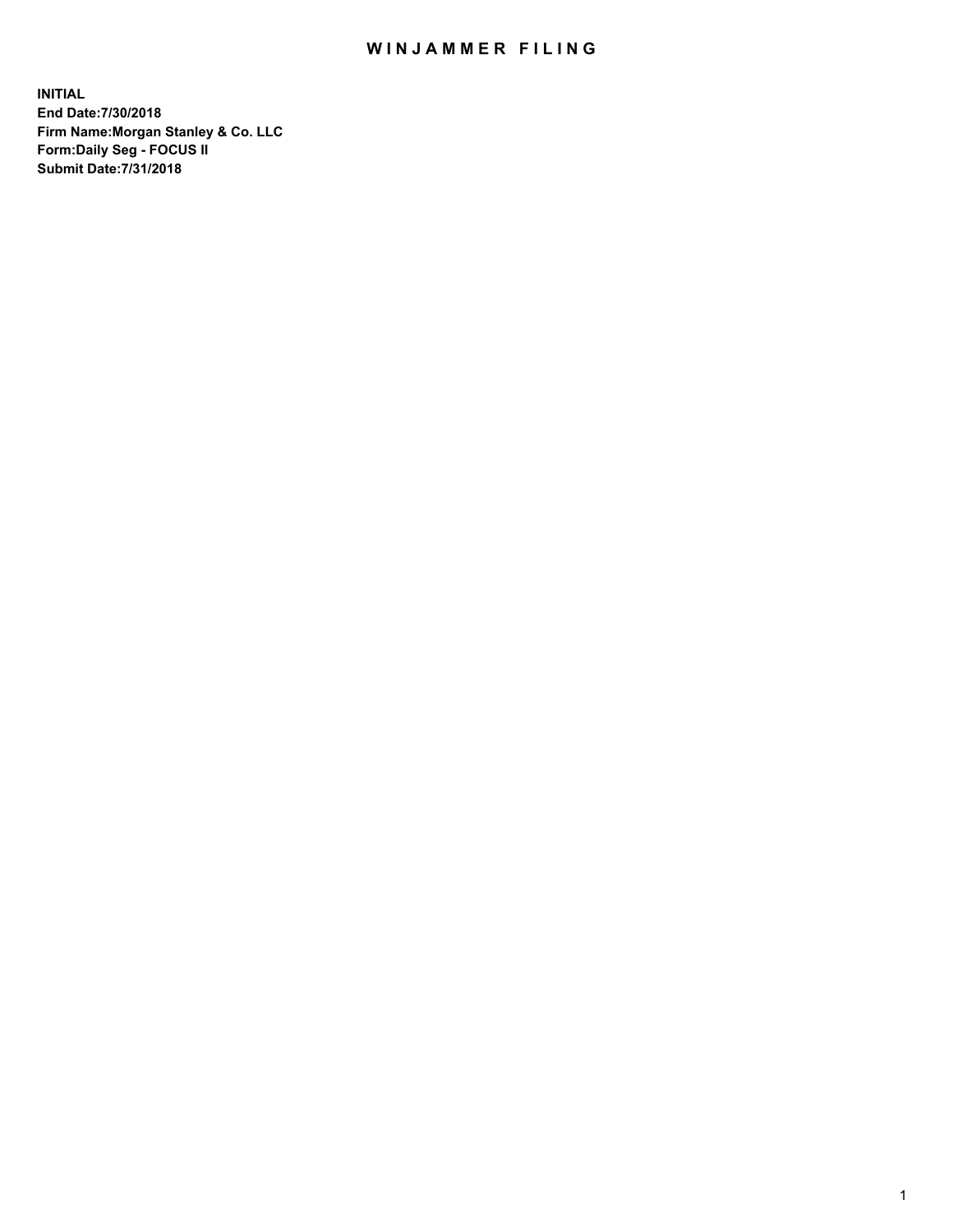**INITIAL End Date:7/30/2018 Firm Name:Morgan Stanley & Co. LLC Form:Daily Seg - FOCUS II Submit Date:7/31/2018 Daily Segregation - Cover Page**

| Name of Company                                                                                                                                                                                                                                                                                                                | Morgan Stanley & Co. LLC                                    |
|--------------------------------------------------------------------------------------------------------------------------------------------------------------------------------------------------------------------------------------------------------------------------------------------------------------------------------|-------------------------------------------------------------|
| <b>Contact Name</b>                                                                                                                                                                                                                                                                                                            | <b>Ikram Shah</b>                                           |
| <b>Contact Phone Number</b>                                                                                                                                                                                                                                                                                                    | 212-276-0963                                                |
| <b>Contact Email Address</b>                                                                                                                                                                                                                                                                                                   | lkram.shah@morganstanley.com                                |
| FCM's Customer Segregated Funds Residual Interest Target (choose one):<br>a. Minimum dollar amount: ; or<br>b. Minimum percentage of customer segregated funds required:% ; or<br>c. Dollar amount range between: and; or<br>d. Percentage range of customer segregated funds required between: % and %.                       | 280,000,000<br><u>0</u><br><u>00</u><br>0 <sup>0</sup>      |
| FCM's Customer Secured Amount Funds Residual Interest Target (choose one):<br>a. Minimum dollar amount: ; or<br>b. Minimum percentage of customer secured funds required:%; or<br>c. Dollar amount range between: and; or<br>d. Percentage range of customer secured funds required between:% and%.                            | 140,000,000<br><u>0</u><br>0 <sub>0</sub><br>0 <sub>0</sub> |
| FCM's Cleared Swaps Customer Collateral Residual Interest Target (choose one):<br>a. Minimum dollar amount: ; or<br>b. Minimum percentage of cleared swaps customer collateral required:% ; or<br>c. Dollar amount range between: and; or<br>d. Percentage range of cleared swaps customer collateral required between:% and%. | 92,000,000<br><u>0</u><br><u>00</u><br>0 <sup>0</sup>       |

Attach supporting documents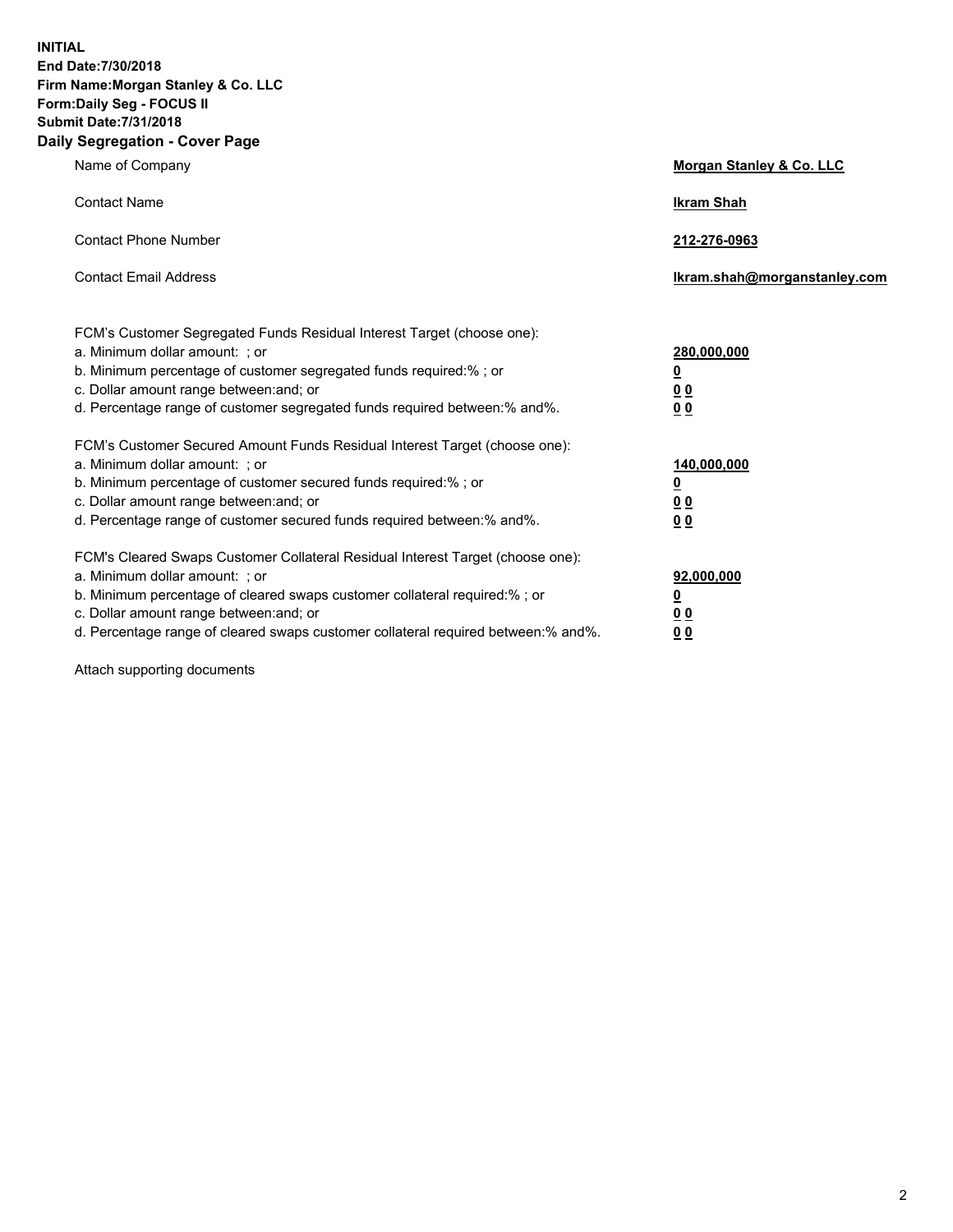## **INITIAL End Date:7/30/2018 Firm Name:Morgan Stanley & Co. LLC Form:Daily Seg - FOCUS II Submit Date:7/31/2018**

## **Daily Segregation - Secured Amounts**

|    | Foreign Futures and Foreign Options Secured Amounts                                                          |                                    |
|----|--------------------------------------------------------------------------------------------------------------|------------------------------------|
|    | Amount required to be set aside pursuant to law, rule or regulation of a foreign                             | $0$ [7305]                         |
|    | government or a rule of a self-regulatory organization authorized thereunder                                 |                                    |
| 1. | Net ledger balance - Foreign Futures and Foreign Option Trading - All Customers                              |                                    |
|    | A. Cash                                                                                                      | 3,141,347,906 [7315]               |
|    | B. Securities (at market)                                                                                    | 2,235,961,615 [7317]               |
| 2. | Net unrealized profit (loss) in open futures contracts traded on a foreign board of trade                    | -195,246,016 [7325]                |
| 3. | Exchange traded options                                                                                      |                                    |
|    | a. Market value of open option contracts purchased on a foreign board of trade                               | 36,007,756 [7335]                  |
|    | b. Market value of open contracts granted (sold) on a foreign board of trade                                 | $-25,895,558$ [7337]               |
| 4. | Net equity (deficit) (add lines 1. 2. and 3.)                                                                | 5,192,175,703 [7345]               |
| 5. | Account liquidating to a deficit and account with a debit balances - gross amount                            | 201,035,371 [7351]                 |
|    | Less: amount offset by customer owned securities                                                             | -200,202,781 [7352] 832,590 [7354] |
| 6. | Amount required to be set aside as the secured amount - Net Liquidating Equity<br>Method (add lines 4 and 5) | 5,193,008,293 [7355]               |
| 7. | Greater of amount required to be set aside pursuant to foreign jurisdiction (above) or line                  | 5,193,008,293 [7360]               |
|    | 6.                                                                                                           |                                    |
|    | FUNDS DEPOSITED IN SEPARATE REGULATION 30.7 ACCOUNTS                                                         |                                    |
| 1. | Cash in banks                                                                                                |                                    |
|    | A. Banks located in the United States                                                                        | 498,614,038 [7500]                 |
|    | B. Other banks qualified under Regulation 30.7                                                               | 631,270,114 [7520] 1,129,884,152   |
|    |                                                                                                              | [7530]                             |
| 2. | Securities                                                                                                   |                                    |
|    | A. In safekeeping with banks located in the United States                                                    | 154,208,338 [7540]                 |
|    | B. In safekeeping with other banks qualified under Regulation 30.7                                           | 0 [7560] 154,208,338 [7570]        |
| 3. | Equities with registered futures commission merchants                                                        |                                    |
|    | A. Cash                                                                                                      | 6,317,012 [7580]                   |
|    | <b>B.</b> Securities                                                                                         | $0$ [7590]                         |
|    | C. Unrealized gain (loss) on open futures contracts                                                          | 959,278 [7600]                     |
|    | D. Value of long option contracts                                                                            | $0$ [7610]                         |
|    | E. Value of short option contracts                                                                           | 0 [7615] 7,276,290 [7620]          |
| 4. | Amounts held by clearing organizations of foreign boards of trade                                            |                                    |
|    | A. Cash                                                                                                      | $0$ [7640]                         |
|    | <b>B.</b> Securities                                                                                         | $0$ [7650]                         |
|    | C. Amount due to (from) clearing organization - daily variation                                              | $0$ [7660]                         |
|    | D. Value of long option contracts                                                                            | $0$ [7670]                         |
|    | E. Value of short option contracts                                                                           | 0 [7675] 0 [7680]                  |
| 5. | Amounts held by members of foreign boards of trade                                                           |                                    |
|    | A. Cash                                                                                                      | 2,196,914,960 [7700]               |
|    | <b>B.</b> Securities                                                                                         | 2,081,753,277 [7710]               |
|    | C. Unrealized gain (loss) on open futures contracts                                                          | -196,205,294 [7720]                |
|    | D. Value of long option contracts                                                                            | 36,007,756 [7730]                  |
|    | E. Value of short option contracts                                                                           | -25,895,558 [7735] 4,092,575,141   |
| 6. |                                                                                                              | [7740]                             |
| 7. | Amounts with other depositories designated by a foreign board of trade                                       | $0$ [7760]                         |
| 8. | Segregated funds on hand<br>Total funds in separate section 30.7 accounts                                    | $0$ [7765]                         |
| 9. | Excess (deficiency) Set Aside for Secured Amount (subtract line 7 Secured Statement                          | 5,383,943,921 [7770]               |
|    | Page 1 from Line 8)                                                                                          | 190,935,628 [7380]                 |

- 10. Management Target Amount for Excess funds in separate section 30.7 accounts **140,000,000** [7780]
- 11. Excess (deficiency) funds in separate 30.7 accounts over (under) Management Target **50,935,628** [7785]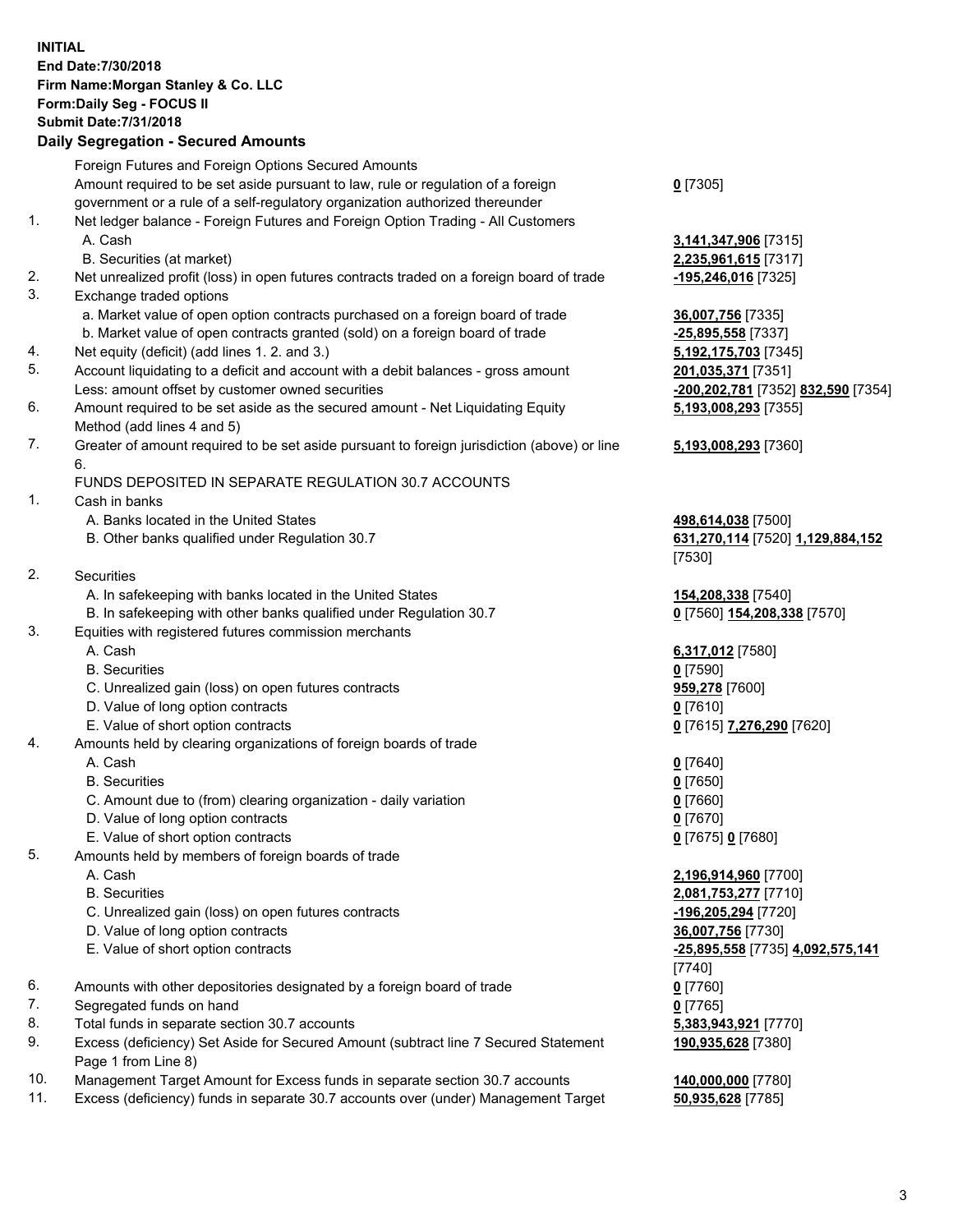**INITIAL End Date:7/30/2018 Firm Name:Morgan Stanley & Co. LLC Form:Daily Seg - FOCUS II Submit Date:7/31/2018 Daily Segregation - Segregation Statement** SEGREGATION REQUIREMENTS(Section 4d(2) of the CEAct) 1. Net ledger balance A. Cash **10,886,542,217** [7010] B. Securities (at market) **5,787,082,098** [7020] 2. Net unrealized profit (loss) in open futures contracts traded on a contract market **35,988,037** [7030] 3. Exchange traded options A. Add market value of open option contracts purchased on a contract market **406,312,410** [7032] B. Deduct market value of open option contracts granted (sold) on a contract market **-494,392,475** [7033] 4. Net equity (deficit) (add lines 1, 2 and 3) **16,621,532,287** [7040] 5. Accounts liquidating to a deficit and accounts with debit balances - gross amount **279,517,290** [7045] Less: amount offset by customer securities **-278,190,171** [7047] **1,327,119** [7050] 6. Amount required to be segregated (add lines 4 and 5) **16,622,859,406** [7060] FUNDS IN SEGREGATED ACCOUNTS 7. Deposited in segregated funds bank accounts A. Cash **4,868,049,328** [7070] B. Securities representing investments of customers' funds (at market) **0** [7080] C. Securities held for particular customers or option customers in lieu of cash (at market) **567,645,972** [7090] 8. Margins on deposit with derivatives clearing organizations of contract markets A. Cash **6,444,594,810** [7100] B. Securities representing investments of customers' funds (at market) **0** [7110] C. Securities held for particular customers or option customers in lieu of cash (at market) **5,219,436,126** [7120] 9. Net settlement from (to) derivatives clearing organizations of contract markets **-70,340,231** [7130] 10. Exchange traded options A. Value of open long option contracts **406,312,410** [7132] B. Value of open short option contracts **-494,392,475** [7133] 11. Net equities with other FCMs A. Net liquidating equity **14,170,369** [7140] B. Securities representing investments of customers' funds (at market) **0** [7160] C. Securities held for particular customers or option customers in lieu of cash (at market) **0** [7170] 12. Segregated funds on hand **0** [7150] 13. Total amount in segregation (add lines 7 through 12) **16,955,476,309** [7180] 14. Excess (deficiency) funds in segregation (subtract line 6 from line 13) **332,616,903** [7190] 15. Management Target Amount for Excess funds in segregation **280,000,000** [7194]

16. Excess (deficiency) funds in segregation over (under) Management Target Amount Excess

**52,616,903** [7198]